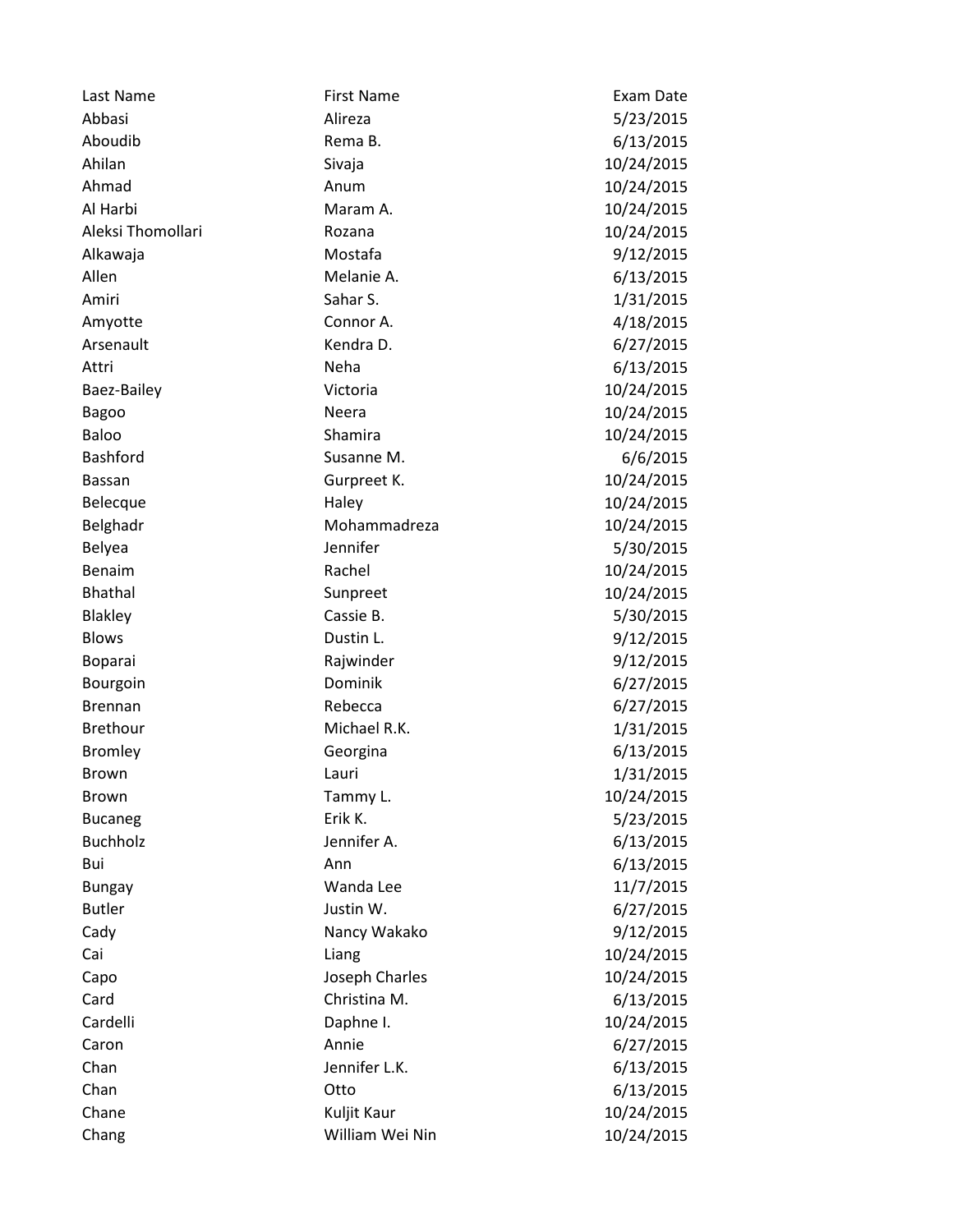| Chapman         | Shari           | 6/6/2015   |
|-----------------|-----------------|------------|
| Choudhary       | Aqsa            | 10/24/2015 |
| Clarke          | Nina Jillian    | 6/27/2015  |
| Cleaveley       | Miranda J.      | 5/30/2015  |
| Cook            | Jessica A.      | 9/12/2015  |
| Court           | Jane E.         | 6/13/2015  |
| Cyr             | Cynthia A.      | 6/27/2015  |
| Daigle          | Jessica         | 6/27/2015  |
| Dametto         | Chanel C.       | 10/24/2015 |
| Dang            | Florence        | 10/24/2015 |
| Dashtakian      | Behrooz         | 5/23/2015  |
| <b>Davies</b>   | Donna K.A.      | 6/27/2015  |
| Davis           | Vanessa         | 6/13/2015  |
| DeCap           | Delee N.        | 5/30/2015  |
| dela Cruz       | Sarah A.        | 4/18/2015  |
| Dela Cruz       | Hazel B.        | 9/12/2015  |
| <b>Dhaliwal</b> | Kirandeep       | 6/13/2015  |
| Doan            | Diem T.         | 6/13/2015  |
| Doan            | <b>Trang TK</b> | 10/24/2015 |
| Dodd            | Amy K.          | 10/24/2015 |
| <b>Dueck</b>    | Shirley Ann     | 9/12/2015  |
| <b>Dyck</b>     | Brittany C.     | 6/6/2015   |
| <b>Dyck</b>     | Lisa M.         | 5/30/2015  |
| Earle           | Holly L.        | 4/18/2015  |
| Enguehard       | Susan           | 11/7/2015  |
| Estabraghi      | Afsaneh         | 4/18/2015  |
| Fadden          | Michelle        | 6/13/2015  |
| Fedoruk         | Marilyn A.      | 6/13/2015  |
| Finlay          | Daniel G.       | 4/18/2015  |
| Fleming         | Julia           | 6/27/2015  |
| Franze          | Amanda M.       | 10/24/2015 |
| Fraser          | David A.        | 10/24/2015 |
| Freeman         | Samantha A.     | 10/24/2015 |
| Gamble          | Kira E.         | 1/31/2015  |
| Gamble          | Donna L.        | 1/31/2015  |
| Ghali           | Nanci           | 6/13/2015  |
| Giang           | Nhung N.        | 10/24/2015 |
| Gill            | Ashwinder Kaur  | 5/23/2015  |
| Gill            | Kiranjit K.     | 1/31/2015  |
| Gill            | Ramanjot K.     | 1/31/2015  |
| Gill            | Gobind          | 10/24/2015 |
| Girouard        | Carmen          | 6/27/2015  |
| Givehchian      | Banafsheh       | 9/12/2015  |
| Goyal           | Bharati         | 10/24/2015 |
| Graf            | Lynette M.      | 6/13/2015  |
| Graffi          | Samantha D.     | 5/23/2015  |
| Guivehchian     | Mohammad        | 9/12/2015  |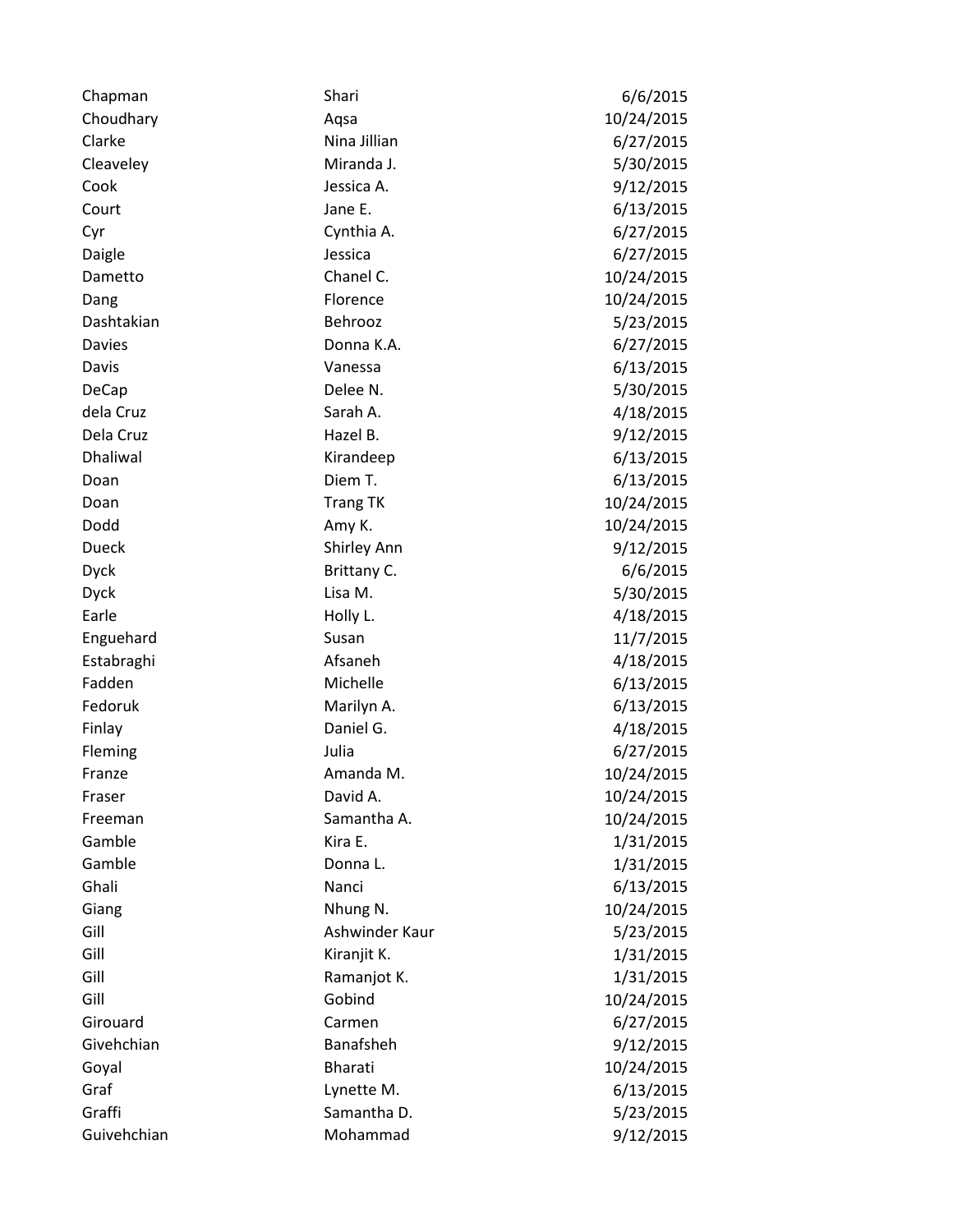| Hamilton     | Keith J.      | 6/27/2015  |
|--------------|---------------|------------|
| Hawkes       | Rachel D.     | 6/27/2015  |
| Hawse        | Zara F.E.     | 6/13/2015  |
| Heimstaedt   | Lorraine      | 10/24/2015 |
| Hodgson      | Daphne-Anne   | 6/27/2015  |
| Hoetmer      | Leighann J.M. | 6/13/2015  |
| Hoey         | Scott C.      | 4/18/2015  |
| Holt         | Shaina M.     | 6/13/2015  |
| Hooper       | Olivia S.     | 6/13/2015  |
| Huang        | Chen Yen      | 10/24/2015 |
| Huang        | Jacky         | 11/7/2015  |
| Huynh        | Thuc Nhi      | 10/24/2015 |
| In.          | Samneang      | 6/13/2015  |
| Jaehrlich    | Alysha M.     | 9/12/2015  |
| Jalava       | Sheila E.     | 6/6/2015   |
| Jewell       | Mary M.       | 6/13/2015  |
| Jia          | Jinping       | 10/24/2015 |
| Johal        | Pretti        | 10/24/2015 |
| Johnstone    | Jessica R.    | 10/24/2015 |
| Joseph       | Tom           | 10/24/2015 |
| Joseph       | Alyssa K.     | 10/24/2015 |
| Kang         | Minjung       | 10/24/2015 |
| Kaur         | Jatinder      | 10/24/2015 |
| Kaur         | Navdeep       | 10/24/2015 |
| Khalil       | Suzan F.      | 4/18/2015  |
| Khangura     | Anoop S.      | 10/24/2015 |
| Kheradhoosh  | Elham         | 10/24/2015 |
| Khodadadfar  | Sepideh       | 5/23/2015  |
| Khomamizadeh | Atieh         | 10/24/2015 |
| Killam       | <b>Brenda</b> | 6/27/2015  |
| Kim          | Dong - You I  | 10/24/2015 |
| Kim          | Joon          | 10/24/2015 |
| Kivell       | Cayley R.     | 10/24/2015 |
| Klein        | Tamara C.     | 5/30/2015  |
| Klein        | Lisa S.       | 10/24/2015 |
| Kolbegger    | Sabrina E.    | 10/24/2015 |
| Konczyk      | <b>Iveta</b>  | 10/24/2015 |
| Korneva      | Marina        | 6/13/2015  |
| Kowalczuk    | Jadwiga       | 6/13/2015  |
| Krivec       | Samanta       | 10/24/2015 |
| Ku           | Isabel D.     | 10/24/2015 |
| Kumar        | Manpreet K.   | 10/24/2015 |
| Kyle         | Kimberly A.   | 6/27/2015  |
| La           | Kathy         | 4/18/2015  |
| Labecki      | Tanya N.      | 5/23/2015  |
| Lachance     | Justine A.    | 4/18/2015  |
| Lam          | Letitia       | 5/30/2015  |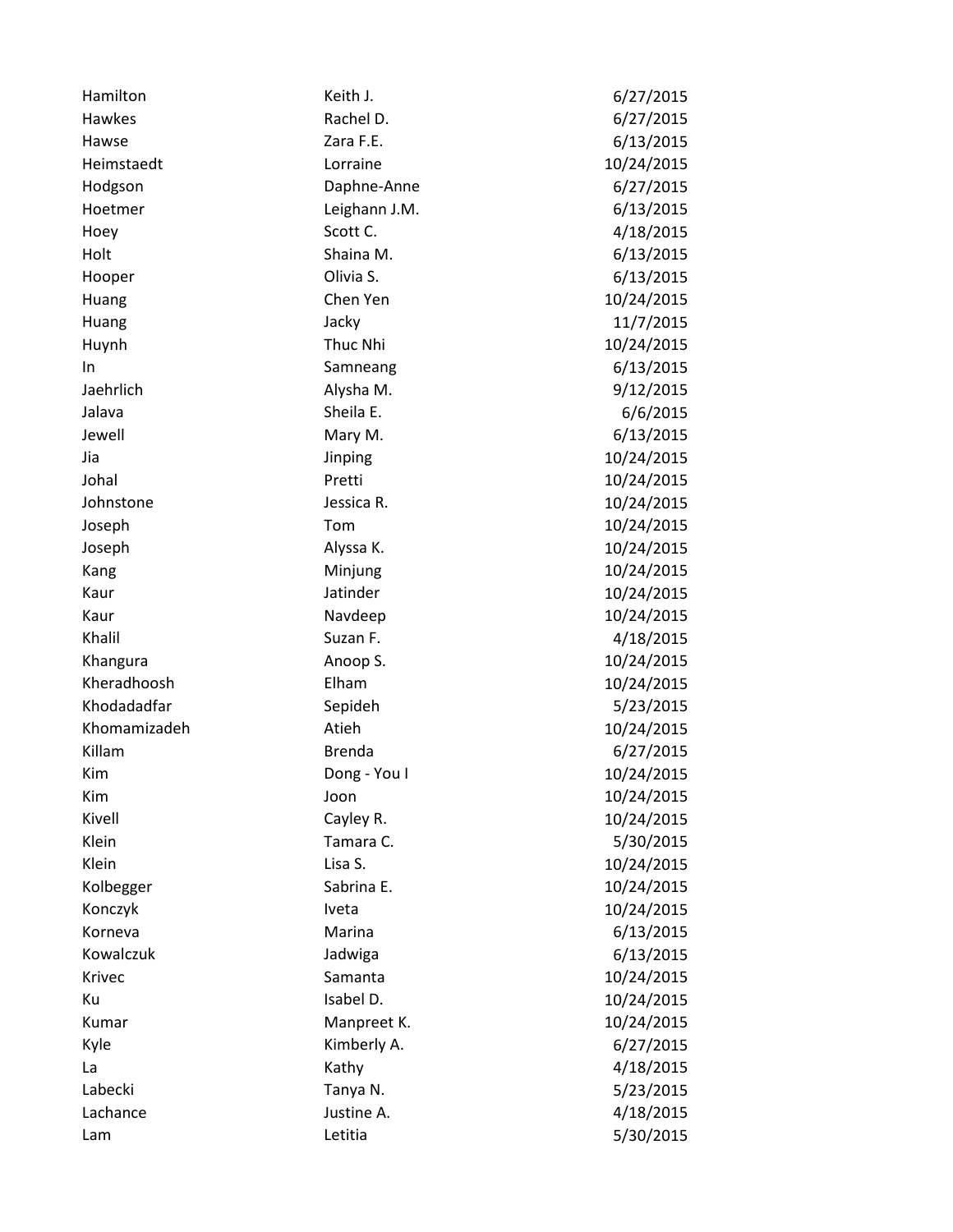| Lam              | Anthony         | 10/24/2015 |
|------------------|-----------------|------------|
| Land             | Rachel A.       | 10/24/2015 |
| Landry           | Janica M.       | 11/7/2015  |
| Lang Shirazi     | <b>Bita</b>     | 10/24/2015 |
| Latawa           | Sindhu Bala     | 4/18/2015  |
| Le               | Nanci (Thao) T. | 5/23/2015  |
| Le               | Catherine       | 10/24/2015 |
| Lee              | Sangcheol       | 5/23/2015  |
| Lee              | Annie Yun An    | 5/23/2015  |
| Lee              | Chien Yi        | 9/12/2015  |
| Léger            | Jean            | 6/27/2015  |
| Leitch           | Adam J.         | 4/18/2015  |
| Li               | Zhuo Yuan       | 1/31/2015  |
| Lin              | Ya Zhen         | 10/24/2015 |
| Ling             | Noy S.          | 9/12/2015  |
| Liu              | Qian            | 10/24/2015 |
| Lortie           | Catherine M.    | 9/12/2015  |
| Lotey            | Baninder S.     | 4/18/2015  |
| Louttit - Turner | Lara J.         | 1/31/2015  |
| Lu               | Darlene         | 9/12/2015  |
| Luo              | Siting          | 10/24/2015 |
| Luu              | Yvonne J.       | 6/13/2015  |
| Ma               | Ron Sang        | 10/24/2015 |
| MacGregor        | Erin C.         | 4/18/2015  |
| Magcalas         | Lauren E.       | 9/12/2015  |
| Maher            | Christie M.     | 6/27/2015  |
| Mandan           | Nabeela         | 10/24/2015 |
| Marsh            | Una             | 9/12/2015  |
| Marshall         | Louise E.       | 10/24/2015 |
| Martinez         | Bryan A.        | 10/24/2015 |
| Masse            | Kieva H.        | 6/13/2015  |
| Mayer            | Kimberly D.     | 6/13/2015  |
| McCarthy         | Ashley          | 6/13/2015  |
| McDonald         | Seana B.        | 4/18/2015  |
| McLaren          | Morgan L.       | 4/18/2015  |
| McLaughlin       | Duncan K.       | 6/27/2015  |
| Mehta            | Megha           | 10/24/2015 |
| Melnick          | Cecily D.       | 6/13/2015  |
| Memon            | Huda Amir       | 10/24/2015 |
| Memon            | Maryum          | 10/24/2015 |
| Mempin           | Charmaine L.    | 10/24/2015 |
| Merali           | Al-Qadir        | 10/24/2015 |
| Mihaila          | Oana M.         | 6/13/2015  |
| Miller           | Amanda A.       | 4/18/2015  |
| Millette         | Christina       | 6/27/2015  |
| Mission          | Shiela Marie D. | 9/12/2015  |
| Mitchell         | Chelsea A.      | 5/23/2015  |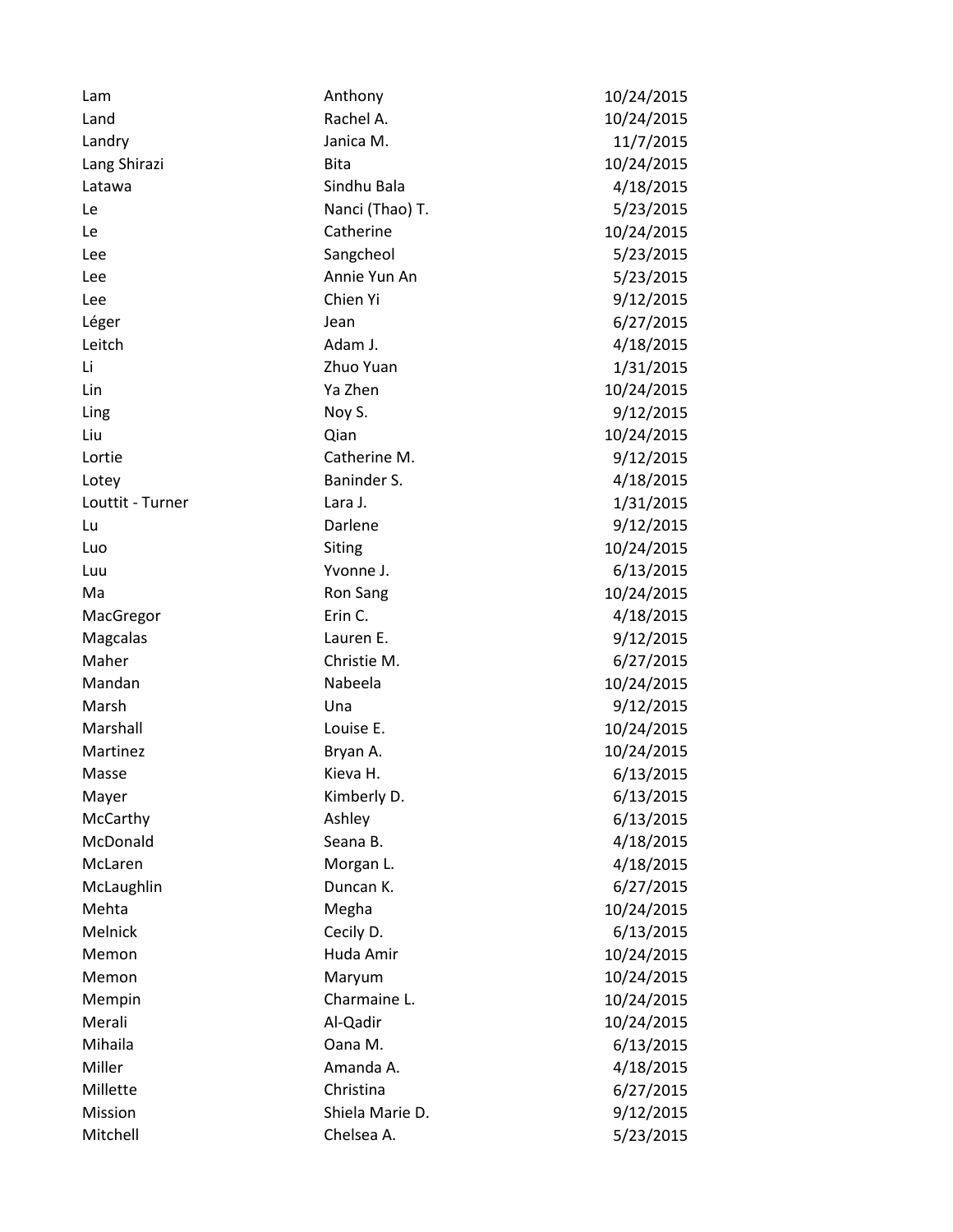| Mockford     | Kimberly A.          | 6/13/2015  |
|--------------|----------------------|------------|
| Mok          | Carrie G.            | 10/24/2015 |
| Molina       | Jeffrey Charles L.   | 9/12/2015  |
| Moule        | Danielle L.          | 6/13/2015  |
| Mrock        | Rajvinder K.         | 9/12/2015  |
| Mullin       | Pauline              | 6/27/2015  |
| Munson       | Jayna L.             | 5/30/2015  |
| Murphy       | Kirsten P.           | 10/24/2015 |
| Murray       | Chantel              | 10/24/2015 |
| Najm         | Michael              | 10/24/2015 |
| Nam          | Dong Yeun            | 6/13/2015  |
| Nangreaves   | Krystle D.           | 10/24/2015 |
| <b>Neely</b> | Stephanie S.A.       | 10/24/2015 |
| <b>Ng</b>    | Matthew S.           | 6/13/2015  |
| Nickerson    | Johnna               | 6/27/2015  |
| Noël         | Chantal I.           | 6/27/2015  |
| Nolan        | Jenna L.             | 1/31/2015  |
| Obradovich   | Stephanie F.         | 10/24/2015 |
| Ohlhauser    | Caitlin E.           | 9/12/2015  |
| Osborne      | Margaret D.          | 6/27/2015  |
| Ostonakulova | Nazira               | 6/13/2015  |
| Ovington     | Marlo L.             | 5/23/2015  |
| Pall         | Poonam               | 10/24/2015 |
| Pampolina    | Dominica             | 6/6/2015   |
| Pardinas     | Raphael A.           | 10/24/2015 |
| Parisella    | Jennifer M.          | 6/27/2015  |
| Park         | Minwoo               | 4/18/2015  |
| Park         | Iris                 | 6/13/2015  |
| Patel        | Nashrinbanu .I       | 10/24/2015 |
| Paul         | Carsto G.            | 9/12/2015  |
| Pearce       | Catherine            | 10/24/2015 |
| Pellerin     | Ariane S.            | 6/27/2015  |
| Phillips     | Natalie              | 6/27/2015  |
| Pihach       | Taylor L.            | 5/30/2015  |
| Posno        | Gwyneth M.           | 5/23/2015  |
| Pourbaix     | Sylvie-Marie M.      | 6/13/2015  |
| Preston      | Kimberley A.         | 10/24/2015 |
| Ramshaw      | Gregory T.           | 10/24/2015 |
| Raval        | Karan Kumar V.       | 4/18/2015  |
| Richard      | Erika N.             | 6/27/2015  |
| Richard      | Julie                | 6/27/2015  |
| Rodriguez    | Kaitlyn N.           | 6/13/2015  |
| Rodriguez    | Matthew E.           | 10/24/2015 |
| Roman        | Maria Doneli Arevalo | 9/12/2015  |
| Rose         | Stephanie I.         | 10/24/2015 |
| Ruan         | Ying                 | 10/24/2015 |
| Sales        | Ericka               | 10/24/2015 |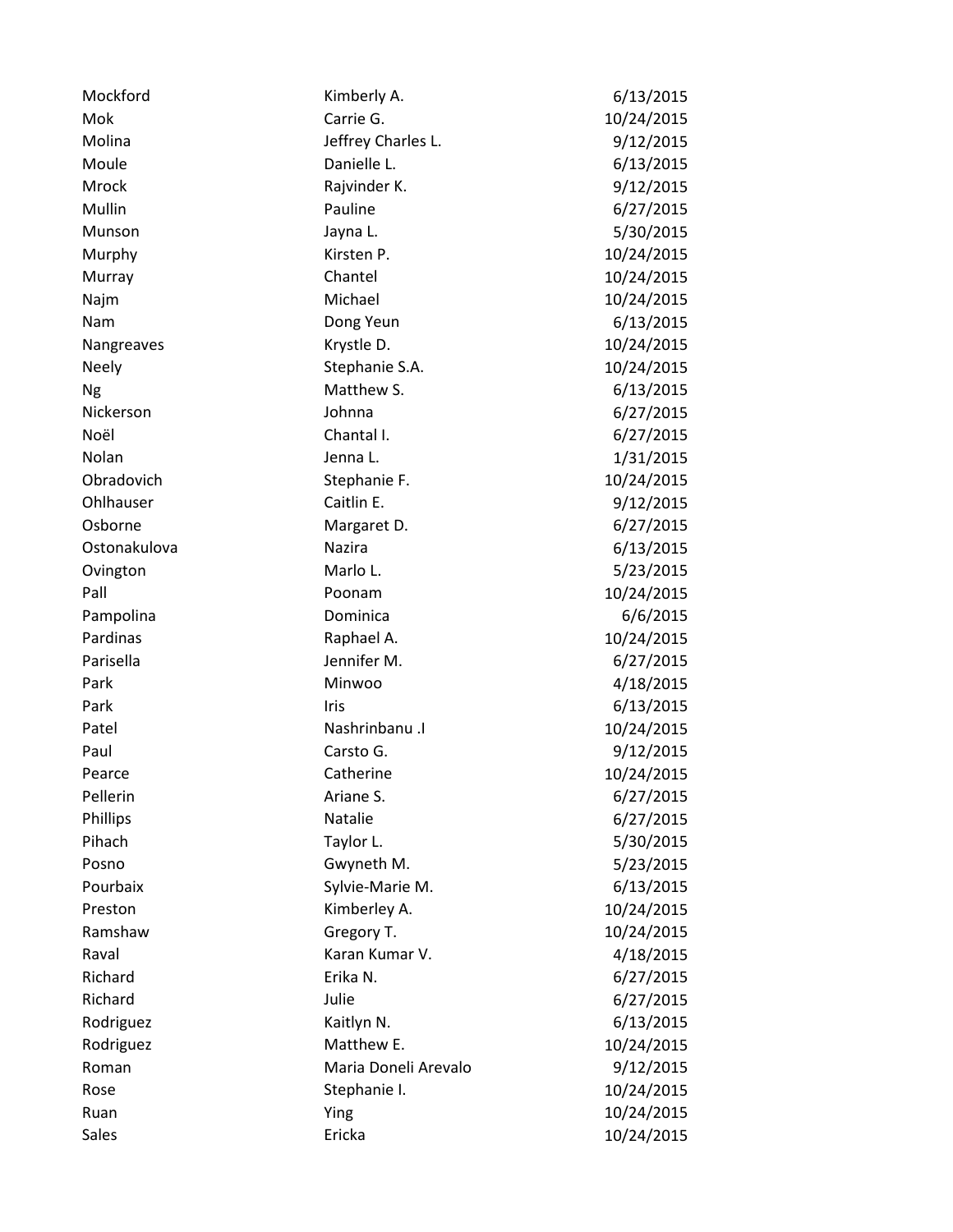| Sam          | Alvin Ling Chung  | 10/24/2015 |
|--------------|-------------------|------------|
| Sandhu       | Mandeep S.        | 10/24/2015 |
| Sappal       | Kuljit S.         | 9/12/2015  |
| Schultz      | Jordana T.        | 6/6/2015   |
| Shabunia     | Uladzislau        | 6/27/2015  |
| Shan         | Tingyao           | 9/12/2015  |
| Sharma       | Heena             | 10/24/2015 |
| Shaw         | Kaitlin R.        | 6/27/2015  |
| Sherman      | Valerie E.        | 10/24/2015 |
| Shi          | Yang              | 10/24/2015 |
| Shirbigi     | Faranak           | 9/12/2015  |
| Sleiman      | Rula B.           | 6/13/2015  |
| Smith        | Savanna Lynn      | 6/13/2015  |
| So           | Anthony T.T.      | 10/24/2015 |
| Sohrabi      | Roya              | 10/24/2015 |
| Song         | Tao               | 10/24/2015 |
| Spence       | Natasha A.        | 6/27/2015  |
| Sui          | Wai Kit           | 10/24/2015 |
| Sun          | Julia             | 6/13/2015  |
| Sutherland   | Leesann           | 6/13/2015  |
| Syed         | Qader M.          | 10/24/2015 |
| Symonds      | Sonja A.          | 6/27/2015  |
| Tam          | Andy              | 10/24/2015 |
| Tathgar      | Karendeep K.      | 6/13/2015  |
| Terpening    | Lisa J.           | 9/12/2015  |
| Tesfaye      | Andreas E.T.      | 10/24/2015 |
| Thabet       | Khaldoon A.       | 10/24/2015 |
| Tham         | Lisa              | 10/24/2015 |
| Than         | <b>Brian Hien</b> | 10/24/2015 |
| Thompson     | Josheena Filcy    | 10/24/2015 |
| Ting         | Chun Wa           | 9/12/2015  |
| Tollefson    | Krystal L.        | 1/31/2015  |
| Traikovski   | Philip            | 6/13/2015  |
| Trenholm     | Emily B.          | 6/27/2015  |
| Tressel      | Samantha A.       | 6/6/2015   |
| <b>Tsang</b> | Kin-Yip (Charles) | 4/18/2015  |
| Tulak        | Melissa T.        | 5/23/2015  |
| Vannatta     | April D.          | 6/13/2015  |
| Varghaei     | Negin             | 10/24/2015 |
| Vautour      | Monique           | 6/27/2015  |
| Veloso       | Enrico G.         | 9/12/2015  |
| Verma        | Seema             | 9/12/2015  |
| Verrando     | Alicia M.         | 9/12/2015  |
| Vesh         | Jordyn A.         | 4/18/2015  |
| Vezina       | Shannon L.        | 11/7/2015  |
| Vila         | Ruel              | 6/6/2015   |
| Vizcarra     | Colette D.        | 6/13/2015  |